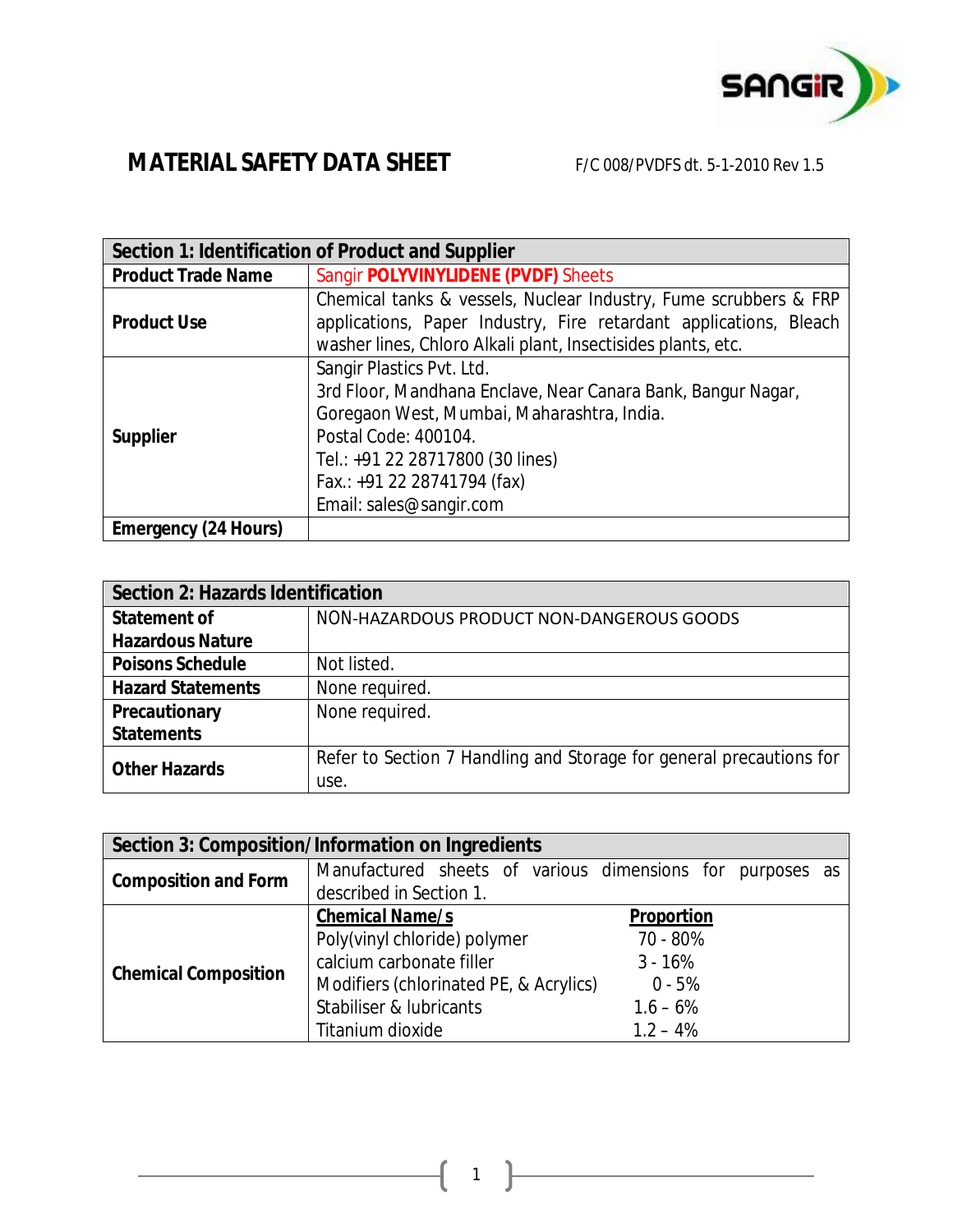

| <b>Section 4: First-Aid Measures</b> |                                                                                                                                     |  |
|--------------------------------------|-------------------------------------------------------------------------------------------------------------------------------------|--|
|                                      | IF SWALLOWED, do NOT induce vomiting. Give water to drink. Get                                                                      |  |
| <b>Swallowed</b>                     | medical attention immediately.                                                                                                      |  |
|                                      | NEVER GIVE ANYTHING BY MOUTH TO AN UNCONSCIOUS PERSON.                                                                              |  |
|                                      | Inapplicable to the solid product except for mechanical injury.                                                                     |  |
| <b>Eye</b>                           | Dust/small particles from sawing or other mechanical process may                                                                    |  |
|                                      | affect eyes if not protected. Flush with copious quantities of water                                                                |  |
|                                      | and treat symptomatically.                                                                                                          |  |
| <b>Skin</b>                          | Inapplicable to the solid product except for mechanical injury. Flush                                                               |  |
|                                      | with copious quantities of water and treat symptomatically.                                                                         |  |
|                                      | Inapplicable to the solid product due to the physical size and                                                                      |  |
| <b>Inhaled</b>                       | dimensions of the products.                                                                                                         |  |
|                                      | If dust or vapors are inhaled, remove to fresh air. If breathing is                                                                 |  |
|                                      | difficult, give oxygen and get medical attention.                                                                                   |  |
|                                      | If thermal decomposition of this product occurs releasing hydrogen                                                                  |  |
|                                      | fluoride (HF) additional first aid measures are required. HF                                                                        |  |
|                                      | decomposition by-product is extremely corrosive and can cause                                                                       |  |
|                                      | severe burns which may not be immediately visible or painful.                                                                       |  |
|                                      | Exposure to HF may be fatal if absorbed through the skin, inhaled or<br>swallowed. In all cases of major hydrogen fluoride exposure |  |
|                                      | (including skin burns about the size of the palm of the hand)                                                                       |  |
|                                      | hypocalcemia may be present. Monitor calcium levels frequently and                                                                  |  |
|                                      | EKG for signs of calcium depletion. Patients with burns of the neck or                                                              |  |
|                                      | face, or with signs of respiratory irritation, should be monitored for                                                              |  |
|                                      | delayed pulmonary edema, and respiratory obstruction.                                                                               |  |
| <b>Generic First Aid -</b>           | Respiratory care should be closely supervised and may include                                                                       |  |
| For Hydrogen Fluoride                | further administration of 2.5% calcium gluconate by nebulization. Do                                                                |  |
| (HF)                                 | not administer local anesthetics after skin contact as the level of                                                                 |  |
|                                      | pain is an indication of the effectiveness of the calcium gluconate                                                                 |  |
|                                      | treatment. If pain continues longer than 30 minutes, consider                                                                       |  |
|                                      | injecting calcium gluconate (5%) into the skin and subcutaneous                                                                     |  |
|                                      | tissue beneath, around and within the affected area. If ingestion                                                                   |  |
|                                      | occurs, do not induce vomiting. Administer 4 to 8 ounces of water                                                                   |  |
|                                      | followed by 2 to 4 ounces of an antacid containing calcium or                                                                       |  |
|                                      | magnesium.                                                                                                                          |  |
|                                      |                                                                                                                                     |  |
|                                      | First Aid Supplies for Hydrogen Fluoride                                                                                            |  |
|                                      | Use of the following materials has been shown to be useful for HF                                                                   |  |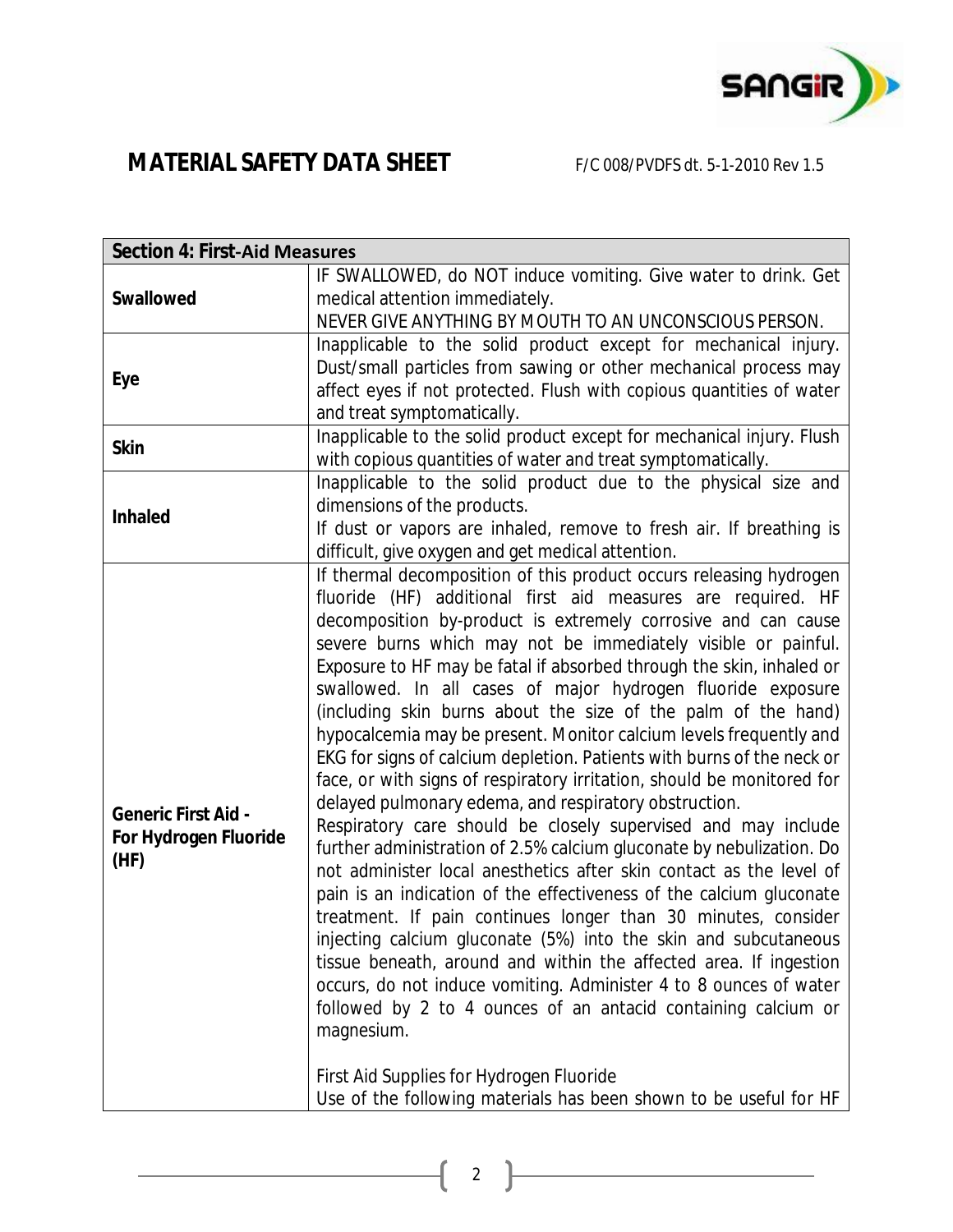

|                           | treatment as explained above:                    |
|---------------------------|--------------------------------------------------|
|                           | 2.5% calcium gluconate gel                       |
|                           | 1.0% calcium gluconate in saline ocular solution |
|                           | 2.5% calcium gluconate in saline inhalant        |
|                           | antacid containing calcium or magnesium          |
| <b>Notes to Physician</b> | Treat symptomatically.                           |

| <b>Section 5: Fire-fighting Measures</b> |                                                                                                                                                                                                                                                               |  |
|------------------------------------------|---------------------------------------------------------------------------------------------------------------------------------------------------------------------------------------------------------------------------------------------------------------|--|
| <b>Extinguishing Media</b>               | Use water spray, carbon dioxide, foam or dry chemical.                                                                                                                                                                                                        |  |
| <b>Fire Fighting</b>                     | Fire fighters and others who may be exposed to products of<br>combustion should wear full fire fighting turn out gear (full Bunker<br>Gear) and self-contained breathing apparatus. Fire fighting<br>equipment should be thoroughly decontaminated after use. |  |
| <b>Fire/Explosion Hazard</b>             | When burned, the following hazardous products of combustion can<br>occur: Oxides of carbon and Hydrogen fluoride.                                                                                                                                             |  |
| <b>Personal Protection</b>               | Wear fully protective body suit with self-contained breathing<br>apparatus (S.C.B.A.) to prevent contact with fumes and gases<br>produced during combustion and appropriate gloves and footwear.                                                              |  |

| <b>Section 6: Accidental Release Measures</b> |                                                                        |  |
|-----------------------------------------------|------------------------------------------------------------------------|--|
| <b>Minor Spills</b>                           | Collect products and pile or secure safely. If necessary, isolate area |  |
|                                               | to prevent damage to /destruction of products by vehicles etc.         |  |
|                                               | Broken parts may be sharp and eye protection and gloves are            |  |
|                                               | recommended.                                                           |  |
| <b>Major Spills</b>                           | Isolate area as necessary to prevent further damage. Collect           |  |
|                                               | products and pile or secure safely. Broken product and parts may       |  |
|                                               | have sharp edges and eye protection and gloves are recommended.        |  |
| <b>Contain spill</b>                          | Sweep or scoop up and remove to suitable container. Consult a          |  |
|                                               | regulatory specialist to determine appropriate state or local          |  |
|                                               | reporting requirements, for assistance in waste characterization       |  |
|                                               | and/or hazardous waste disposal and other requirements listed in       |  |
|                                               | pertinent environmental permits.                                       |  |

| Section 7: Handling and Storage |                                                                                                    |  |
|---------------------------------|----------------------------------------------------------------------------------------------------|--|
| <b>Procedure for Handling</b>   | Unpack piles of sheet and ensure that free stacks are adequately                                   |  |
|                                 | stocked. Do not climb on stacks.<br>Normal safe practices should be employed when working with the |  |
|                                 |                                                                                                    |  |

3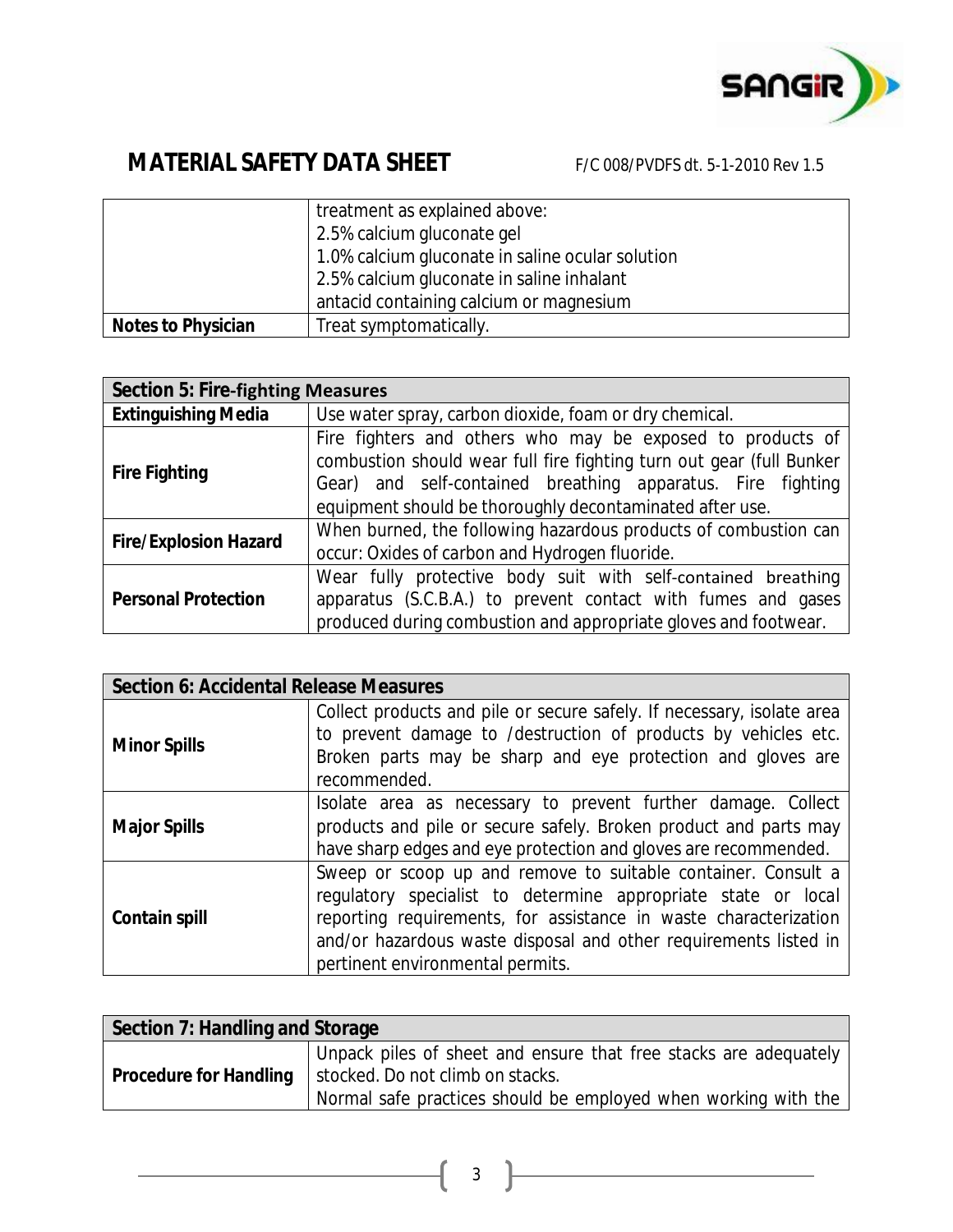

|                | material; a well ventilated area and the use of eye and protection, |
|----------------|---------------------------------------------------------------------|
|                | dust masks and gloves are recommended when sawing, grinding         |
|                | (with abrasive wheel) and handling. Avoid breathing processing      |
|                | fumes or vapors. Use only with adequate ventilation. Avoid          |
|                | prolonged contact with eyes, skin and clothing. Keep container      |
|                | tightly closed.                                                     |
| <b>Storage</b> | Store in appropriate areas (outside or in warehouse) in accordance  |
|                | with site safety requirements.                                      |
|                | Store in a cool, dry place. This material is not hazardous under    |
|                | normal storage conditions; however, material should be stored in    |
|                | closed containers, in a secure area to prevent container damage and |
|                | subsequent spillage.                                                |

| <b>Section 8: Exposure Controls / Personal Protection</b> |                                                                                                                                                                                                                                                                                                                                                                                                                                                                                                                                                                                                                                                                              |  |
|-----------------------------------------------------------|------------------------------------------------------------------------------------------------------------------------------------------------------------------------------------------------------------------------------------------------------------------------------------------------------------------------------------------------------------------------------------------------------------------------------------------------------------------------------------------------------------------------------------------------------------------------------------------------------------------------------------------------------------------------------|--|
| <b>Engineering Controls</b>                               | Investigate engineering techniques to reduce exposures. Provide<br>ventilation if necessary to minimize exposure. Dilution ventilation is<br>acceptable, but local mechanical exhaust ventilation preferred, if<br>practical, at sources of air contamination such as open process<br>equipment.                                                                                                                                                                                                                                                                                                                                                                             |  |
| <b>Personal Protection</b><br>Eye                         | Use good industrial practice to avoid eye contact. Processing of this<br>product releases vapors or fumes which may cause eye irritation.<br>Where eye contact may be likely, wear chemical goggles and have<br>eye flushing equipment available.                                                                                                                                                                                                                                                                                                                                                                                                                            |  |
| <b>Hands/Feet</b>                                         | Safety footwear and gloves. Wash hands and contaminated skin<br>thoroughly after handling.                                                                                                                                                                                                                                                                                                                                                                                                                                                                                                                                                                                   |  |
| <b>Respiratory Protection</b>                             | Avoid breathing processing fumes or vapors. Where airborne<br>exposure is likely, use approved respiratory protective equipment<br>appropriate to the material and/or its components and substances<br>released during processing. If exposures cannot be kept at a<br>minimum with engineering controls, consult respirator manufacturer<br>to determine appropriate type equipment for a given application.<br>For emergency and other conditions where there may be a potential<br>for significant exposure, use an approved full-face positive-pressure,<br>self-contained breathing apparatus or positive-pressure airline with<br>auxiliary self-contained air supply. |  |

4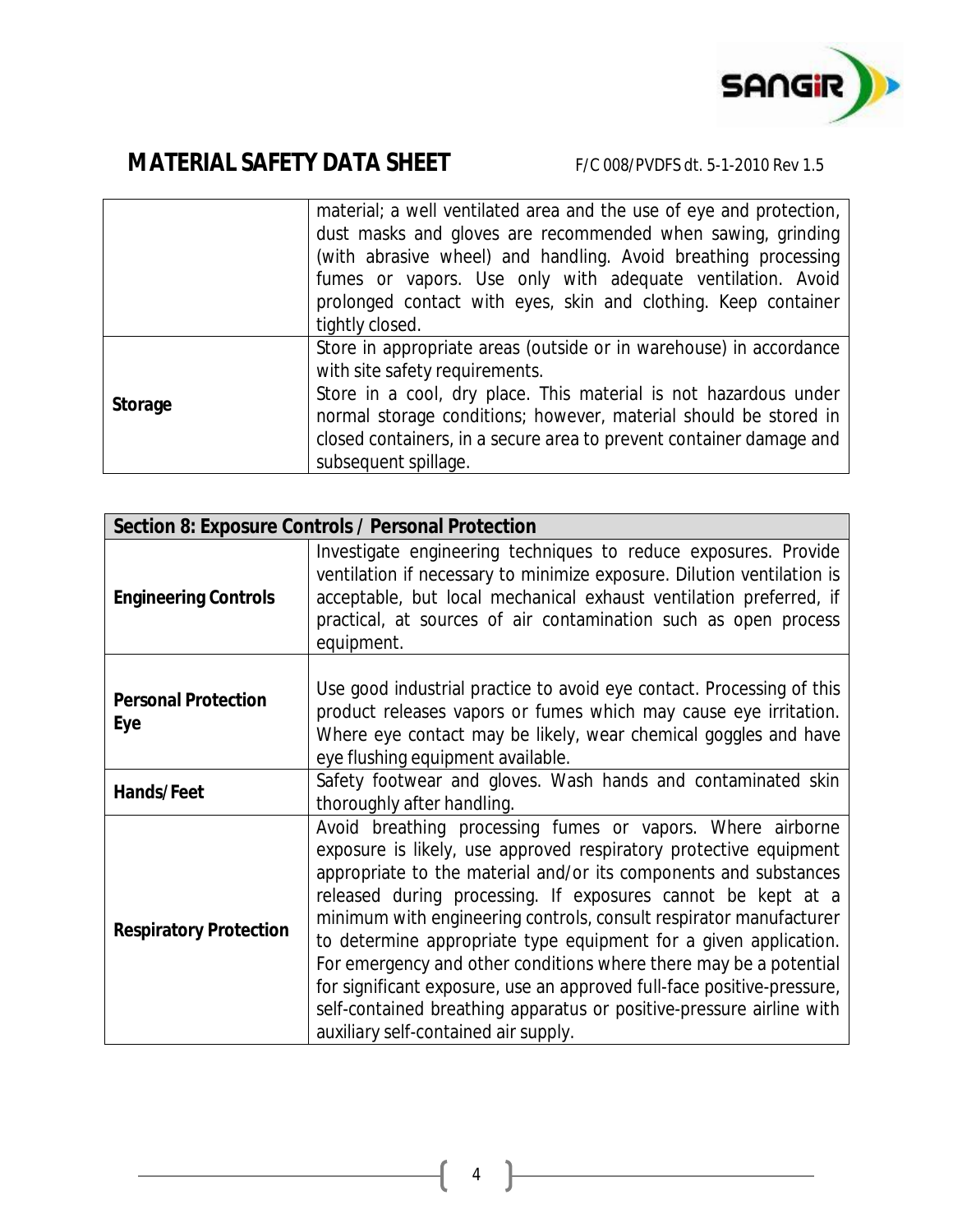

| <b>Section 9: Physical and Chemical Properties</b> |                                                                 |  |
|----------------------------------------------------|-----------------------------------------------------------------|--|
|                                                    | Plastic sheets of thickness from 2mm to 12 mm of various sizes. |  |
| Appearance                                         | Colour: natural                                                 |  |
|                                                    | Embossing / designs available on request.                       |  |
| Odour                                              | Nil                                                             |  |
| pH:                                                | Nil effect, insoluble                                           |  |
| Melting point                                      | $155 - 165^{\circ}C$                                            |  |
| Initial boiling point and                          |                                                                 |  |
| range                                              | Not applicable                                                  |  |
| Flash point                                        | Not applicable                                                  |  |
| Evaporation rate                                   | Not applicable                                                  |  |
| Upper/lower                                        | Not applicable                                                  |  |
| flammability                                       | Not applicable                                                  |  |
| Vapour pressure                                    | Not applicable                                                  |  |
| Vapour density                                     | Negligible                                                      |  |
| Solubility                                         | Not applicable                                                  |  |
| Partition coefficient                              | Not applicable                                                  |  |

| <b>Section 10: Chemical Stability and Reactivity</b> |                                                                   |  |
|------------------------------------------------------|-------------------------------------------------------------------|--|
| Stable under normal conditions of storage and use.   |                                                                   |  |
|                                                      | Thermal decomposition of polymer will generate hydrogen fluoride  |  |
|                                                      | (HF). Thermal decomposition of the polymer begins to generate HF  |  |
|                                                      | at 315 degrees C and the evolution of HF becomes rapid at 370     |  |
|                                                      | degrees C.                                                        |  |
| Incompatible materials                               |                                                                   |  |
|                                                      | Contact with strong bases, esters and ketones may cause a low     |  |
|                                                      | energy release. Silica (glass fibers) and titanium dioxide will   |  |
|                                                      | accelerate thermal decomposition.                                 |  |
| <b>Hazardous</b>                                     | Hydrogen fluoride (HF), possible oxides of carbon.                |  |
| decomposition                                        | In case of decomposition, see Handling section (7) for additional |  |
| products                                             | information.                                                      |  |

### **Section 11: Toxicological Information**

Data on this material and/or its components are summarized below. Ethene, 1,1-difluoro-, homopolymerThe toxicity data available on this material indicates that it is practically non-toxic if swallowed (rat LD50 6,000 mg/kg) and causes minimal or no biological response upon repeated contact or prolonged implantation in tissues. Various solvent extracts of this material also caused no adverse reactions in animals.